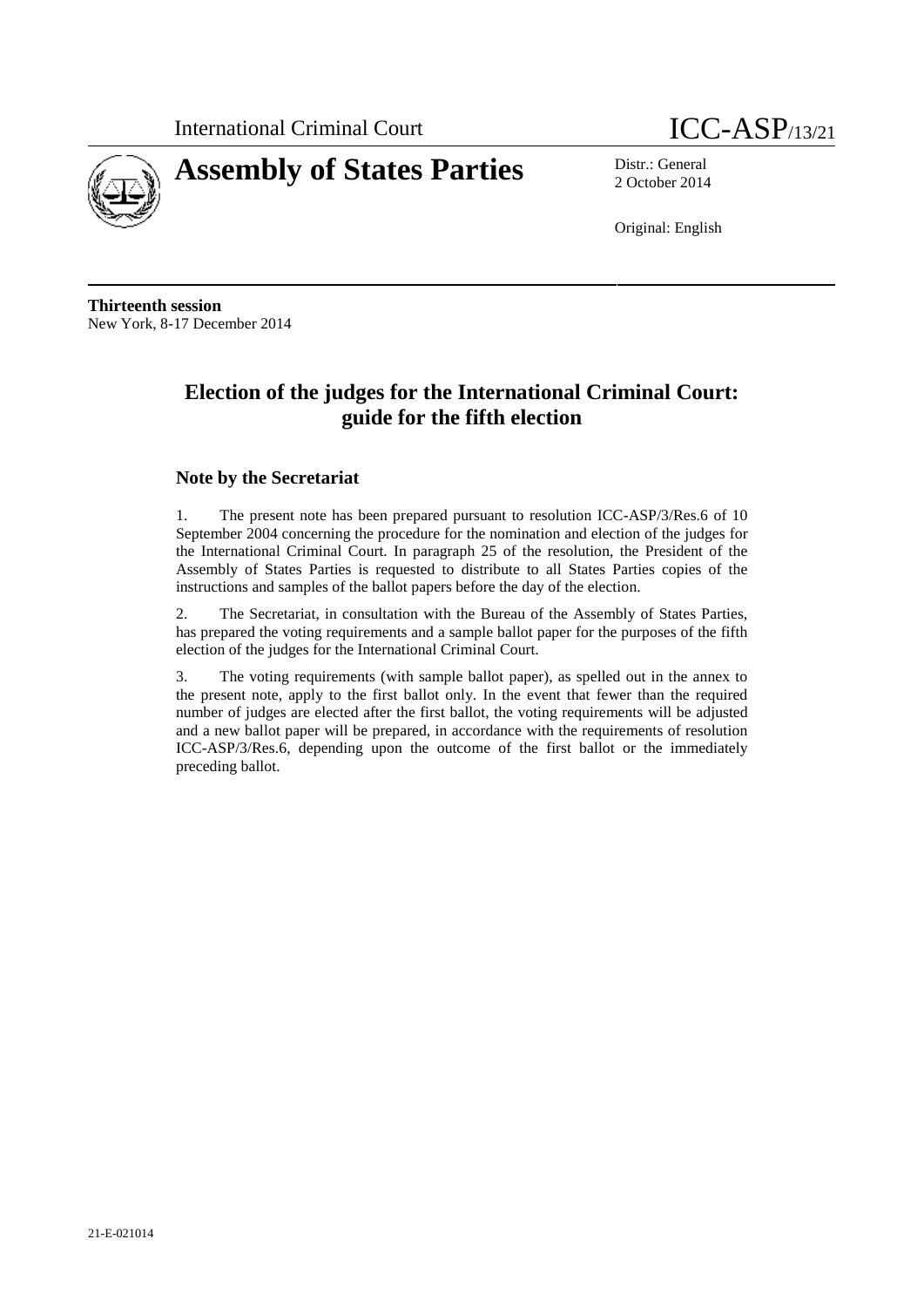### **Annex**

## **First ballot: Election of 6 judges of the International Criminal Court**

#### **Voting requirements**

1. Please place an "X" in the box to the left of the names of the candidates for whom you wish to vote. Only those candidates whose names appear on the ballot are eligible.

2. Vote for a maximum of 6 candidates**.** Ballots containing votes for more than 6 candidates will be declared invalid.

3. Vote for at least 2 candidates from List B. Ballots containing votes for less than 2 candidates from List B will be declared invalid.

4. Vote for at least 1 candidate from the Group of Asia-Pacific States and at least 2 candidates from the Group of Eastern European States. Ballots that do not satisfy this regional minimum voting requirement will be declared invalid.

5. Vote for at least 1 male candidate. Ballots that do not satisfy this gender minimum voting requirement will be declared invalid.

6. If you fulfil all the minimum voting requirements in paragraphs 3, 4 and 5 above, using less than 6 votes, you may abstain in voting for the remaining candidates.

- 7. Please check the ballot to ensure that votes have been cast for:
- (a) No more than 6 candidates;
- (b) At least 2 candidates from List B;
- (c) At least 1 candidate from the Group of Asia-Pacific States and at least 2 candidates from the Group of Eastern European States; and
- (d) At least 1 male candidate.